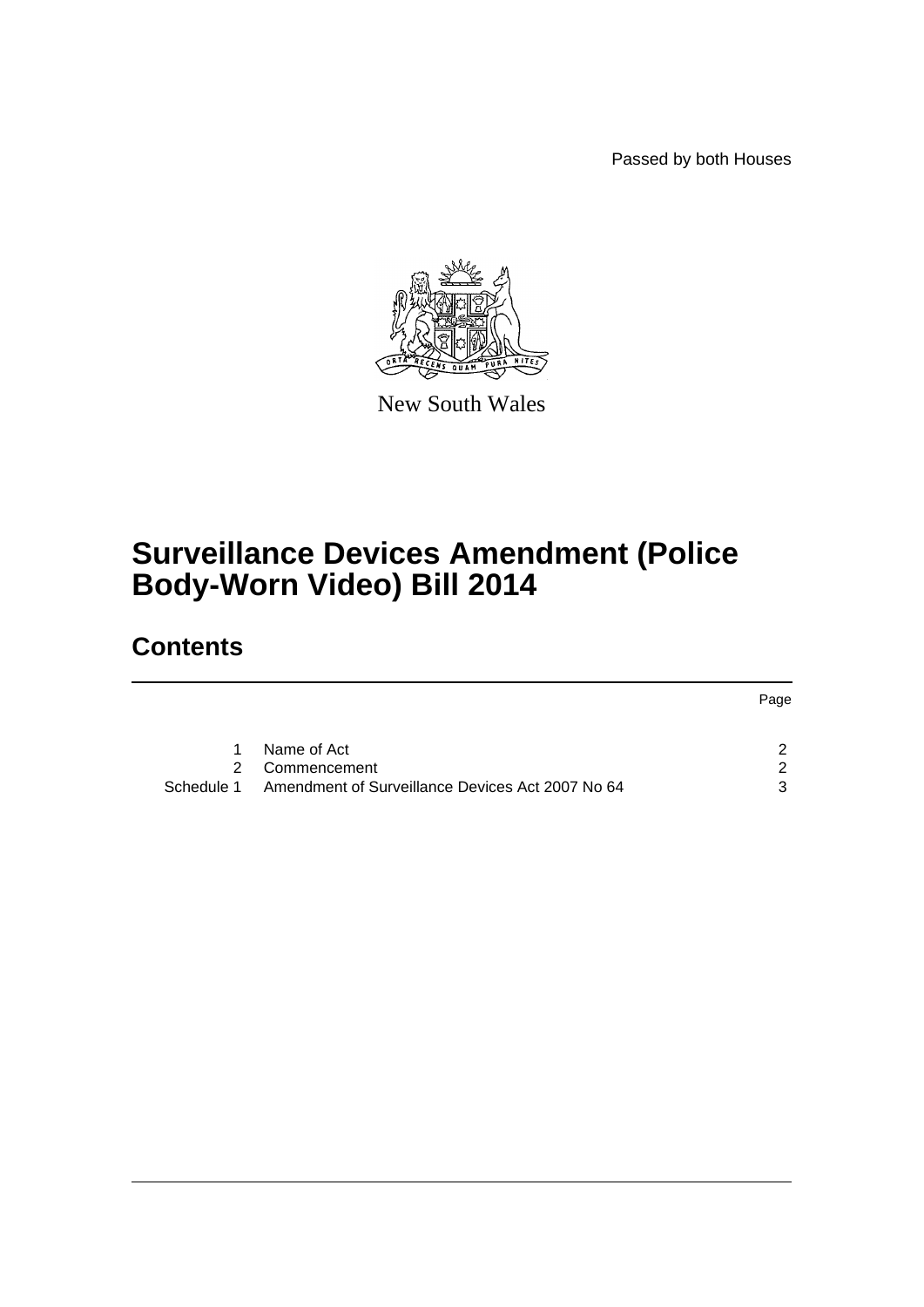*I certify that this public bill, which originated in the Legislative Assembly, has finally passed the Legislative Council and the Legislative Assembly of New South Wales.*

> *Clerk of the Legislative Assembly. Legislative Assembly, Sydney,* , 2014



New South Wales

# **Surveillance Devices Amendment (Police Body-Worn Video) Bill 2014**

Act No , 2014

An Act to amend the *Surveillance Devices Act 2007* to make provision with respect to the use of body-worn video by police officers.

*I have examined this bill and find it to correspond in all respects with the bill as finally passed by both Houses.*

*Assistant Speaker of the Legislative Assembly.*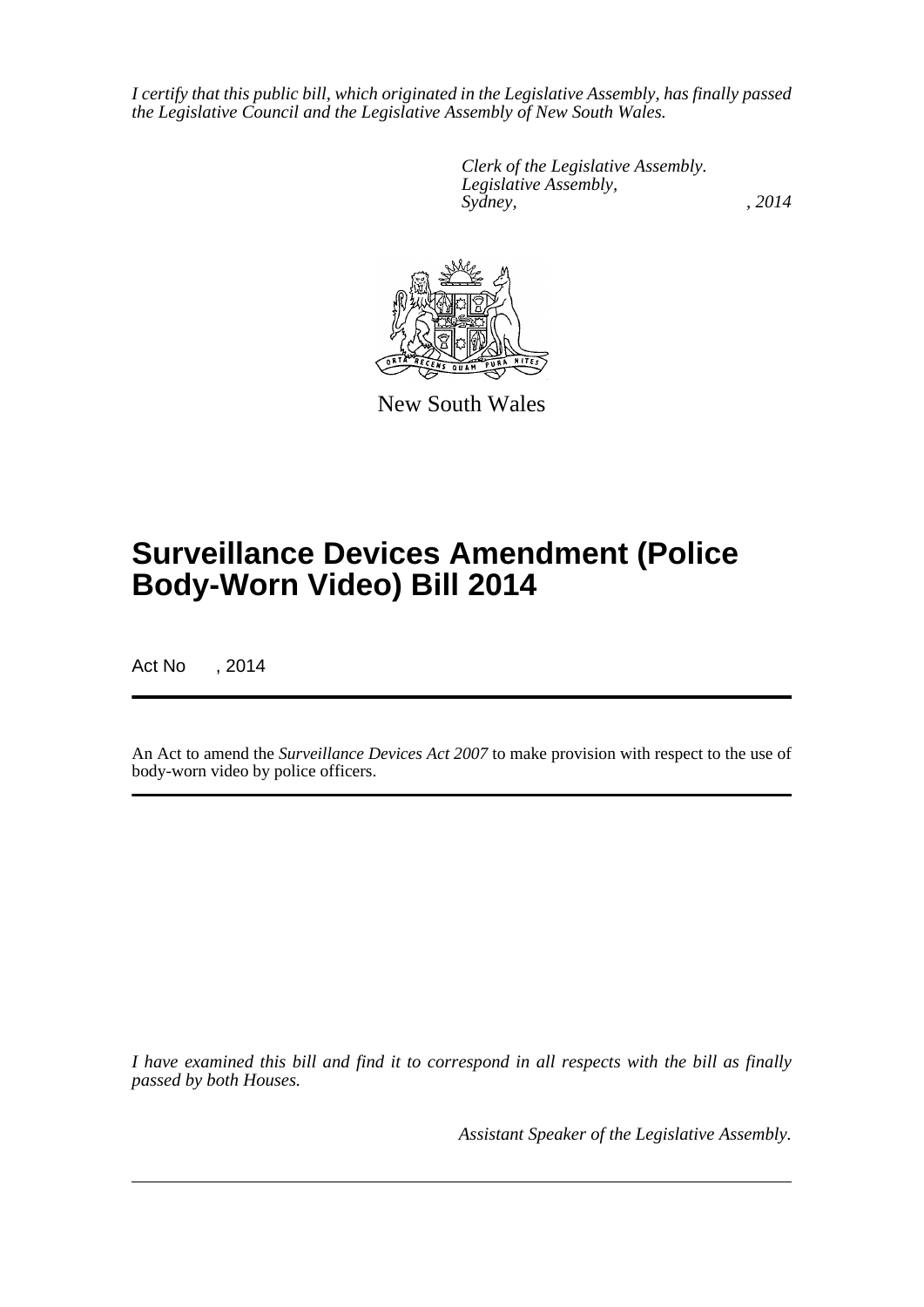### <span id="page-2-0"></span>**The Legislature of New South Wales enacts:**

#### **1 Name of Act**

This Act is the *Surveillance Devices Amendment (Police Body-Worn Video) Act 2014*.

#### <span id="page-2-1"></span>**2 Commencement**

This Act commences on the date of assent to this Act.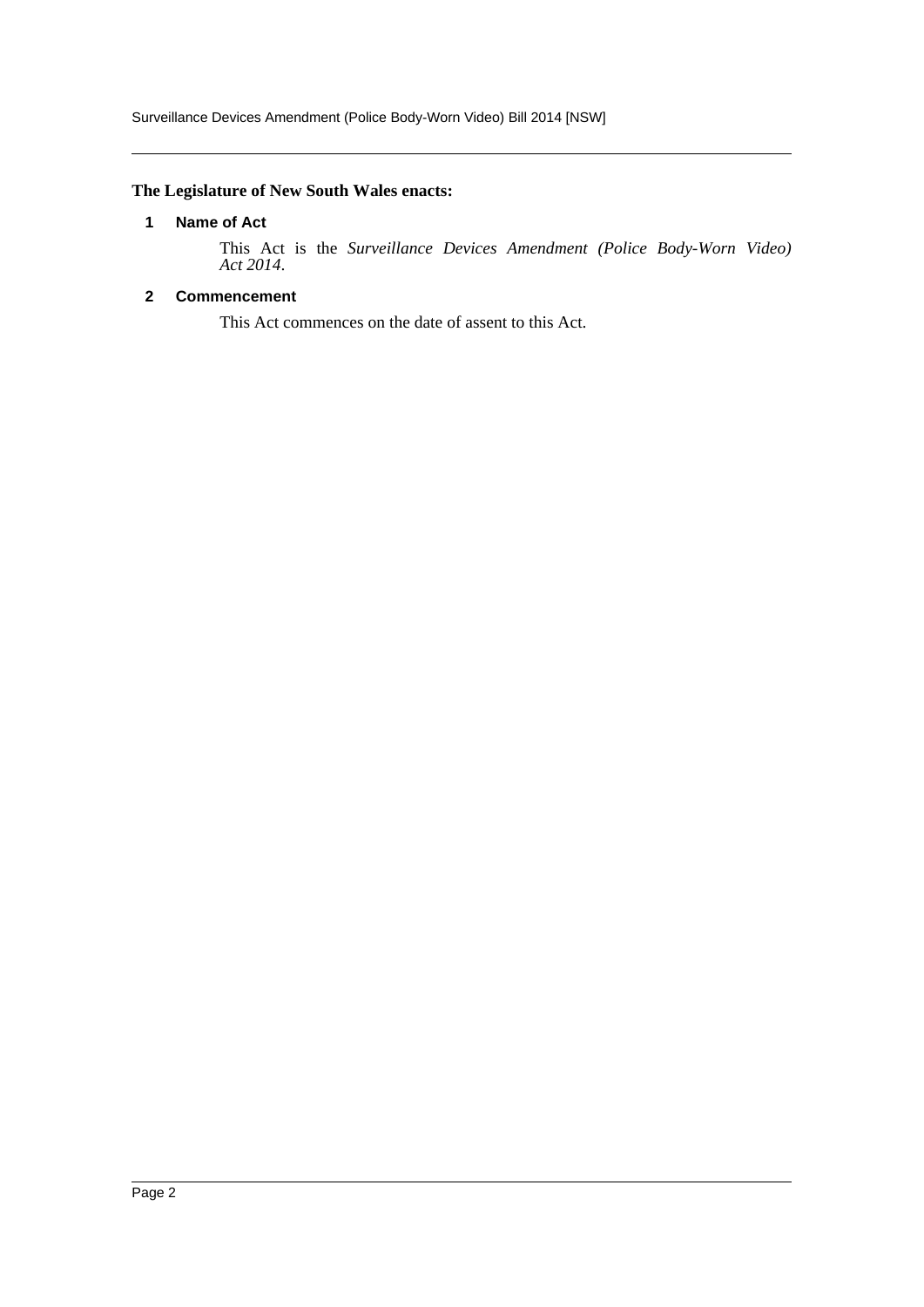### <span id="page-3-0"></span>**Schedule 1 Amendment of Surveillance Devices Act 2007 No 64**

#### **[1] Section 4 Definitions**

Insert in alphabetical order in section 4 (1):

*body-worn video* means equipment worn on the person of a police officer that is capable of recording visual images or sound or both.

#### **[2] Section 7 Prohibition on installation, use and maintenance of listening devices**

Insert after section 7 (2) (f):

- (g) the use, in accordance with section 50A, of body-worn video by a police officer.
- **[3] Section 8 Installation, use and maintenance of optical surveillance devices without consent**

Insert after section 8 (2) (e):

(f) the use, in accordance with section 50A, of body-worn video by a police officer.

#### **[4] Section 39 What is protected information?**

Insert at the end of paragraph (c) of the definition of *protected information*:

, or

(d) any information obtained from the use, in accordance with section 50A, of body-worn video by a police officer.

#### **[5] Section 40 Prohibition on use, communication or publication of protected information**

Insert before the penalty provision in section 40 (2):

If the offence against subsection (1) involves information obtained from the use, in accordance with section 50A, of body-worn video by a police officer, each reference in this subsection to a relevant offence includes a reference to any offence.

#### **[6] Section 40 (4A)**

Insert after section 40 (4):

- (4A) Information obtained from the use, in accordance with section 50A, of body-worn video by a police officer may also be used, published or communicated:
	- (a) in connection with the exercise of a law enforcement function by a member of the NSW Police Force, or
	- (b) in connection with education and training of members of the NSW Police Force, or
	- (c) for any purpose prescribed by the regulations.

#### **[7] Section 40 (5)**

Insert "or (4A)" after "subsection (4)".